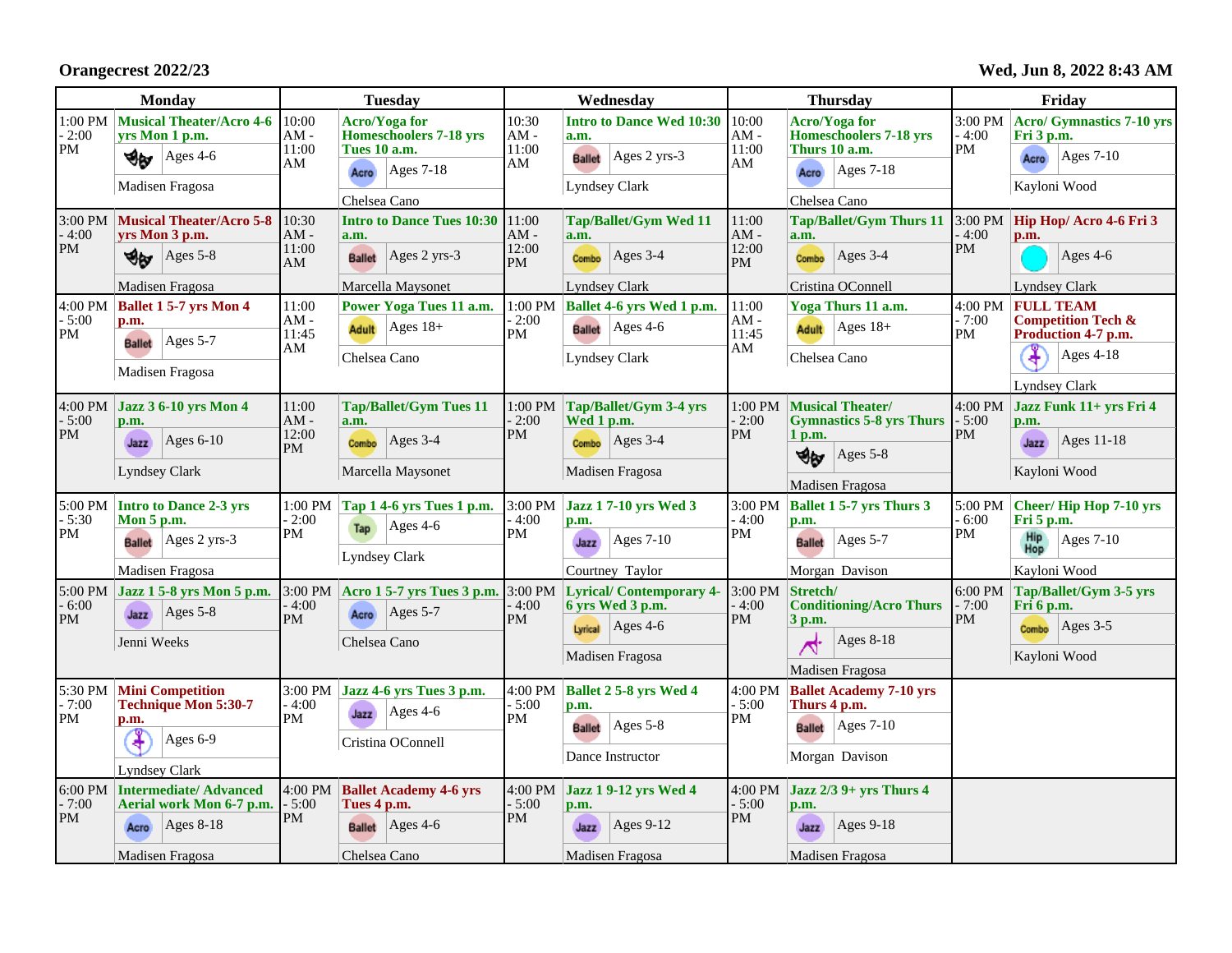| <b>Monday</b>             |                                                                                       | <b>Tuesday</b>           |                                                                                      |                   | Wednesday          |                                                                                     | <b>Thursday</b>          |                                                                                                        | Friday |
|---------------------------|---------------------------------------------------------------------------------------|--------------------------|--------------------------------------------------------------------------------------|-------------------|--------------------|-------------------------------------------------------------------------------------|--------------------------|--------------------------------------------------------------------------------------------------------|--------|
| $-7:00$<br>PM             | 6:00 PM Lyrical/Contemporary 7-<br>10 yrs Mon 6 p.m.<br>$ {\rm Ages}$ 7-10<br>Lyrical | 4:00 PM<br>5:00<br>PM    | <b>Ballet Academy 7-10 yrs</b><br>Tues 4 p.m.<br>$ {\rm Ages}$ 7-10<br><b>Ballet</b> | PM                | 5:00 PM<br>6:00    | Hip Hop $39+$ yrs Wed $5$<br>p.m.<br><b>Hip</b><br>Hop<br>Ages 9-18                 | 6:15<br>PM               | 5:00 PM   Ballet $3/4$ Thurs 5 p.m.<br><b>Ballet</b> Ages 9-18<br>Morgan Davison                       |        |
|                           | Jenni Weeks                                                                           |                          | <b>Lyndsey Clark</b>                                                                 |                   |                    | Courtney Taylor                                                                     |                          |                                                                                                        |        |
| 7:00 PM<br>$-8:00$<br>PM  | <b>Ballet Pre-teen/ Teen Mon</b><br>7 p.m.                                            | $4:00$ PM<br>5:00<br>PM  | Hip Hop 6-10 yrs Tues 4<br>p.m.                                                      |                   | 5:00 PM<br>6:00    | Jazz 2 5-8 yrs Wed 5 p.m.<br>$Ages$ 5-8<br>Jazz                                     | 5:00 PM<br>6:00<br>PM    | <b>Mini Dance Team 6-9 yrs</b><br>Thurs 5 p.m.                                                         |        |
|                           | $Ages 8-18$<br><b>Ballet</b>                                                          |                          | <b>Hip</b><br>Hop<br>Ages $6-10$                                                     | <b>PM</b>         |                    | Madisen Fragosa                                                                     |                          | Ages $6-9$                                                                                             |        |
|                           | Jenni Weeks                                                                           |                          | Jenni Weeks                                                                          |                   |                    |                                                                                     |                          | Jenni Weeks                                                                                            |        |
| 17:00 PM<br>$-8:30$<br>PM | <b>Junior/Teen Competition</b><br><b>Technique Mon 7-8:30</b><br>p.m.                 | 5:00 PM<br>6:00<br>PM    | Lyrical/ Jazz $10+$ yrs Tues 5:30 PM<br>5 p.m.                                       | PM                | - 7:00             | <b>Mini/ Junior Competition</b><br>Technique Wed 5:30-7<br>p.m.                     | 6:00 PM<br>$-7:00$<br>PM | Acro $2/3$ 8+ yrs Thurs 6<br>p.m.                                                                      |        |
|                           | <b>Ages 9-18</b>                                                                      |                          | Ages 10-18<br>Jazz<br>Jenni Weeks                                                    |                   |                    | Ages 6-12                                                                           |                          | $ {\rm Ages}$ 8-18<br>Acro<br>Madisen Fragosa                                                          |        |
|                           | <b>Lyndsey Clark</b>                                                                  |                          |                                                                                      |                   |                    | Dance Instructor                                                                    |                          |                                                                                                        |        |
| 8:00 PM<br>$-8:45$<br>PM  | Adult Stretch & Jazz Mon 5:00 PM Petite Competition<br>8 p.m.<br>Ages $18+$           | 6:00<br>PM               | <b>Technique Tues 5-6 p.m.</b><br>Ages 3-6                                           | PM                | $-7:00$            | Acro Ages 5-7                                                                       | $-7:00$<br><b>PM</b>     | 6:00 PM   Acro 1 5-7 yrs Wed 6 p.m. 6:15 PM   Petite Dance Team 4-5 yrs<br>Thurs 6:15 p.m.<br>Ages 4-5 |        |
|                           | Jazz                                                                                  |                          |                                                                                      |                   |                    | Courtney Taylor                                                                     |                          |                                                                                                        |        |
|                           | Jenni Weeks<br><b>Lyndsey Clark</b>                                                   |                          |                                                                                      |                   |                    | Jenni Weeks                                                                         |                          |                                                                                                        |        |
|                           |                                                                                       | 5:00 PM<br>$-6:00$<br>PM | Tap 1/2 6-10 yrs Tues 5<br>p.m.                                                      | PM                | $-7:00$            | 6:00 PM Lyrical/ Contemporary<br>Pre-teen/Teen Wed 6 p.m.                           | 7:00 PM<br>8:00<br>PM    | <b>Musical Theater Jazz Pre-</b><br>teen/Teen Thurs 7 p.m.                                             |        |
|                           |                                                                                       |                          | Ages $6-10$<br>Tap                                                                   |                   |                    | Ages $9-18$<br>Lyrical                                                              |                          | Ages $9-18$<br>খ⊮                                                                                      |        |
|                           |                                                                                       |                          | Chelsea Cano                                                                         |                   |                    | Madisen Fragosa<br>6:00 PM Acro/Jazz 2 5-8 yrs Tues 6 7:00 PM Acro 1 8-12 yrs Wed 7 |                          | Madisen Fragosa<br>7:00 PM Senior Dance Team 10+                                                       |        |
|                           |                                                                                       | $-7:00$<br>PM            | p.m.                                                                                 |                   | $-8:00$            | p.m.                                                                                | $-8:00$<br>PM            | yrs Thurs 7 p.m.                                                                                       |        |
|                           |                                                                                       |                          | Ages $5-8$<br>Acro                                                                   | PM                |                    | Ages 8-12<br>Acro                                                                   |                          | Ages 10-18                                                                                             |        |
|                           |                                                                                       |                          | Chelsea Cano                                                                         |                   |                    | Madisen Fragosa                                                                     |                          | Jenni Weeks                                                                                            |        |
|                           |                                                                                       | 6:00 PM<br>$-7:00$       | Tap/Ballet/Gym 3-4 yrs<br>Tues 6 p.m.                                                |                   | 7:00 PM<br>$-8:00$ | <b>Hip Hop Pre-teen/ Teen</b><br>Wed $7 \text{ p.m.}$                               | 8:00 PM<br>9:00          | <b>Ballet 1 Teen Thurs 8</b><br>p.m.                                                                   |        |
|                           |                                                                                       | PM                       | Ages $3-4$<br>Combo                                                                  | PM                |                    | Hip<br>Hop<br>Ages 10-18                                                            | PM                       | Ages 13-18<br><b>Ballet</b>                                                                            |        |
|                           |                                                                                       |                          | Jenni Weeks                                                                          |                   |                    | Courtney Taylor                                                                     |                          | Jenni Weeks                                                                                            |        |
|                           |                                                                                       | 7:00 PM<br>$-8:00$       | Tap 3/4 10+ yrs Tues 7<br>p.m.                                                       | 7:00 PM<br>- 8:00 |                    | <b>Teen Competition</b><br>Technique Wed 7-8 p.m.                                   |                          |                                                                                                        |        |
|                           |                                                                                       | PM                       | Ages $10-18$<br>Tap                                                                  | PM                |                    | Ages 13-18                                                                          |                          |                                                                                                        |        |
|                           |                                                                                       |                          | Chelsea Cano                                                                         |                   |                    | Dance Instructor                                                                    |                          |                                                                                                        |        |
|                           |                                                                                       | 8:00 PM<br>$-9:00$<br>PM | Jazz 1 Teen Tues 8 p.m.<br>Ages 13-18<br>Jazz                                        |                   |                    |                                                                                     |                          |                                                                                                        |        |
|                           |                                                                                       |                          | Chelsea Cano                                                                         |                   |                    |                                                                                     |                          |                                                                                                        |        |